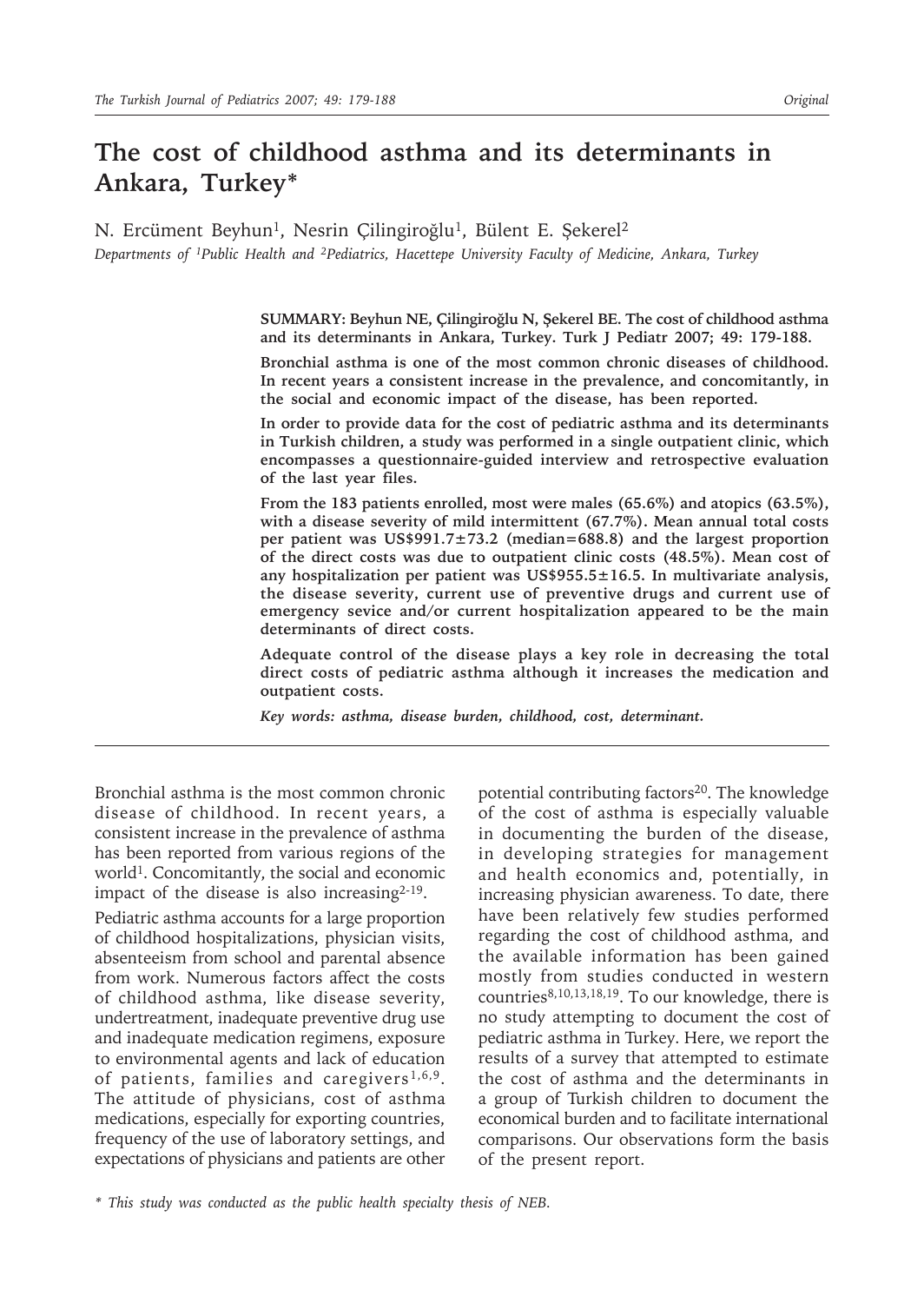### **Material and Methods** *Subjects*

The study was performed in the outpatient clinic of the Pediatric Allergy and Asthma Unit of Hacettepe University İhsan Doğramacı Children's Hospital, which is the largest pediatric asthma outpatient clinic of the country. While the clinic serves as a referral center for the entire country, patients may also admit upon request; thus, it functions as both a primary and tertiary health care service. Asthmatics are usually seen two or three times a year at scheduled visits, but unscheduled visits are also permitted whenever required. The study was performed during a randomly selected three months (May, July and September 2004) and from eight physicians of the clinic, four accepted to refer their patients to the investigator. All of the asthmatic children aged 3 to 16 years with scheduled or unscheduled visit were invited to participate in the study; no other sampling frame was used. All patients had a history of recurrent wheezing and dyspnea and had been diagnosed as having asthma. All were documented to have reversible airway obstruction either clinically and/or with pulmonary function tests. Other obstructive airway disorders were excluded by relevant investigations if required. Atopy was defined as at least one positive skin prick test (3 mm greater wheal from negative control in the presence of flare reaction) to a panel of 20 common aeroallergens, in the presence of positive and negative controls. Generally, all subjects had been skin-prick tested at their first scheduled visit and this was repeated every 2-4 years to determine any change in sensitizations. Results of the final skin prick test were recorded for the study.

### *Study Design*

The study was composed of two parts: The first included a questionnaire filled by the investigator (NEB) and elicited data on demographics of parents and patients, frequency of bronchial symptoms, triggers, treatments, satisfaction from treatment, perception of physician's approach and impact of asthma on daily life. Questions, aside from demographics and frequencies, were prepared as statements and answered on a scale with minimum and maximum scores of 1 and 4 in order to reflect patients'/caregivers' perceptions.

Following the demographic questions, they were queried regarding the treatments they had received during the last year either for asthma or comorbid diseases including medical equipments (i.e. nebulizer, peak flow meter, influenza vaccination, and immunotherapy), ambulance usage, and transportation and hotel costs. Thereafter, patients/caregivers were questioned regarding their educational background, smoking habits, the characteristics of their local physician, loss of work days due to their child's asthma, and use of complementary/ alternative medicine for their child's asthma. The second part of the study was a retrospective analysis of files to document the severity of asthma as perceived by physicians, allergies, treatments and the direct costs incurred at the clinic during scheduled/unscheduled visits and emergency/hospital admissions. The cost data derived from the expenditures of the last one year period (current costs) prior to the outpatient clinic admission at which the questionnaire had been applied. All of the costs mentioned in the study were those directly due to asthma within the last one year period prior to the interview. All cost items of the last year were examined and those not related to asthma were excluded. Unfortunately, collection of the data concerning direct costs was limited primarily to our clinic because of unavailability of the cost data of other health services. In order to estimate the yearly cost, unavailable data were adjusted as the mean of the available data. For instance, if there was no data for the cost of any one emergency visit, then the mean cost of other emergency visits was used as the cost of that visit.

The costs were divided into direct and indirect costs. Direct costs were further categorized as direct medical costs and direct non-medical costs. Direct medical costs included costs of outpatient clinic visits, emergency visits, hospitalizations, and prescriptions (medication costs apart from hospital). Direct non-medical costs were transportation for medical care, housekeeping assistance, private school (if govermental school was not preferred because it was considered to be less safe due to environmental exposures and less teachers' assistance), household fixings and allergen control measures (special basement, air cleaners, special vacuum cleaners, anti-allergic bed covers, anti-allergic beds) and alternative/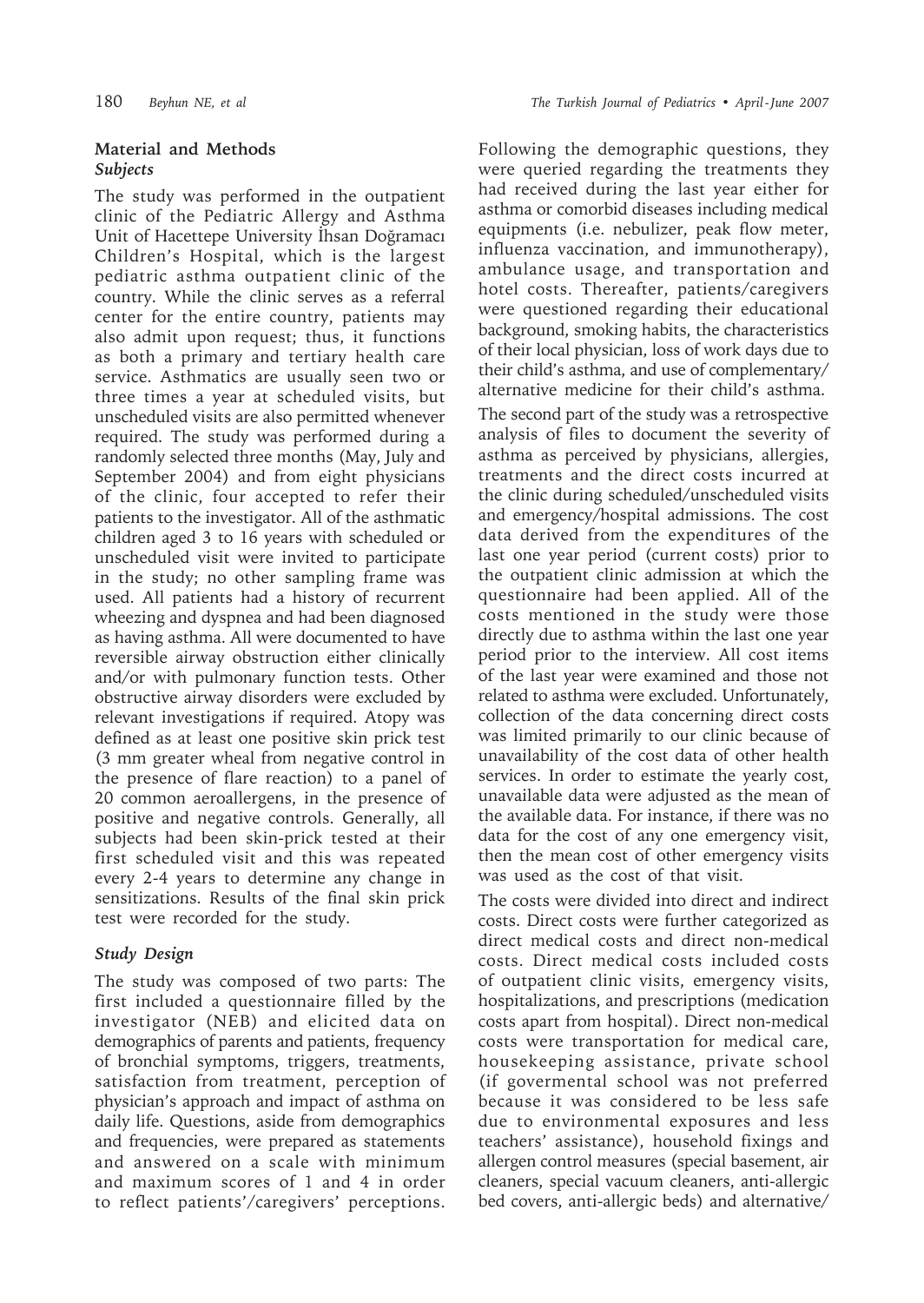complementary/traditional treatment costs. Indirect costs, which included lost work productivity, lost full work days of parents and loss of other productivities, were not assigned a monetary value because in Turkey an individual's daily income fluctuates, and government employees do not forfeit their daily income when they miss work days. Therefore, it would not have been meaningful to assign a monetary value to such costs. However, we did consider the lost work days (number of days), school absenteeism of the patient (number of days), and the degree of the effects of asthma on a patient's school life and daily activity and parents' work life.

### *Questionnaire*

The 45-item questionnaire was prepared by the investigators based on the information available in international asthma guidelines. The questions were partially adapted from the previous studies with some modifications<sup>5,21</sup>. The questionnaires were validated on a sample of 10 patients through 10 in-depth interviews. All the interviews with parents were conducted in the presence of children who supplied information that the parents were unable to provide (e.g. severity of symptoms). Time to complete the questionnaire was usually between 15-20 minutes.

### *Statistics*

The statistical relations between direct costs and socio-demographic factors, disease severity, and indirect costs were determined by independent samples t-test, one-way ANOVA test, and the Tukey Honestly Significantly Different test as univariate analyses. After univariate analyses, binary logistic regression was used to determine the effects of some factors on the direct costs. In order to apply logistic regression, direct costs were divided into two according to the median value in order to convert the continuous variable into a dichotomous variable. The 95% confidence interval (CI) was chosen to flag the significance. Variables that were associated with the outcomes in the univariate analysis at a p value of less than 0.25 were examined in the multivariate logistic regression models. A backward reduction modelling strategy was used. Backward elimination started with all of the variables in the model. Then, at each step, variables were evaluated for entry and

removal. The score statistic was always used for determining whether variables should be removed from the model. Wald statistic was used to select variables for removal (by default 0.10). The size of the effect of each of the risk factors was measured by using the odds ratios (ORs) and 95% CIs. Statistical analysis was done using the SPSS 11.5 package program (SPSS, Inc, Chicago, IL, USA).

# *Ethical Issues*

All parents provided written informed consent to participate in the trial, which was approved by Hacettepe University's Ethics Committee. Verbal and written consents of children under or over 10 years of age, respectively, were also obtained.

# **Results**

During the study period, a total of 521 asthmatic children admitted to the outpatient clinic; 202 patients (38.7%) were the subjects of the study because they were seen by the four physicians who accepted to refer their patients for the study. From 202 asthmatic patients, 7 refused to participate (response rate=96.5%) due to time limitation and/or unwillingness to document income/expenses. Because of the lack of cost data, a further 12 patients were excluded from the study. Finally, the statistical analyses were done including 183 patients (participation rate=90.5%) in order to examine the cost of childhood asthma and its determinants.

Most of the outpatient visits (scheduled/ unscheduled) (61.6%) and some extent of emergency visits (43.6%) were conducted in the study center; other health care facilities were used in 39.4% (n=751) of cases for outpatient and in 56.4% (n=78) for emergency visits. There were eight hospitalizations, only two of which occurred in the study center.

# *Study Population*

Table I shows the characteristics of the 183 patients involved in the study and their parents. There were twice as many male participants as female and the mean age of study population was  $9±3$  years. Most had mild intermittent disease (67.7%) and according to the file records, 18% and 2.7% of the patients had allergic rhinitis and atopic dermatitis,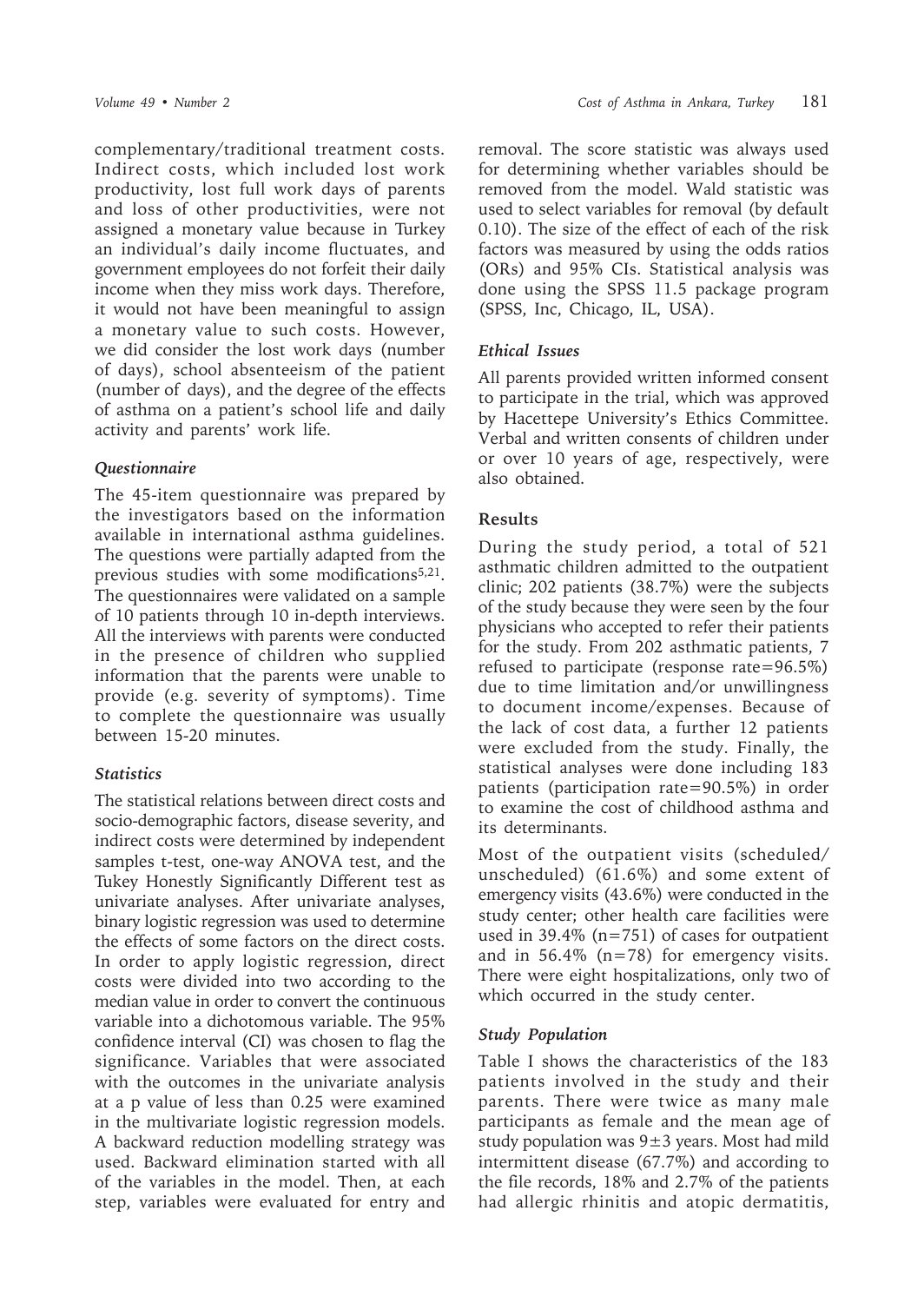|                                   | Frequency $(n=183)$ |      |               |  |
|-----------------------------------|---------------------|------|---------------|--|
| Characteristics                   | N                   | $\%$ | <b>CI</b>     |  |
| Gender (Male)                     | 120                 | 65.6 | 56.2-75.0     |  |
| Age                               |                     |      |               |  |
| $3 - 6$                           | 52                  | 28.4 | 24.4-32.4     |  |
| $7 - 11$                          | 75                  | 41.0 | 35.2-46.8     |  |
| $12 - 16$                         | 56                  | 30.6 | 26.3-34.9     |  |
| Parental education                |                     |      |               |  |
| Both below high school            | 15                  | 8.2  | $0.05 - 0.11$ |  |
| One of them high school or higher | 51                  | 27.9 | 27.6-28.2     |  |
| Both high school and higher       | 117                 | 63.9 | 63.6-64.2     |  |
| Annual family income $(n=174)$    |                     |      |               |  |
| $≤$ \$750                         | 100                 | 57.5 | 49.3-65.7     |  |
| $>$ \$750                         | 74                  | 42.4 | 36.4-48.4     |  |
| Disease severity                  |                     |      |               |  |
| Mild intermittent                 | 124                 | 67.7 | 58.0-77.4     |  |
| Mild persistent                   | 36                  | 19.7 | 17.0-22.4     |  |
| Moderate or severe persistent     | 23                  | 12.6 | 10.9-14.3     |  |
| Comorbid diseases                 |                     |      |               |  |
| Allergic rhinitis                 | 33                  | 18.0 | 15.5-20.5     |  |
| Atopic dermatitis                 | 5                   | 2.7  | $2.5 - 2.9$   |  |
| Mother's asthma                   | 13                  | 7.1  | $6.2 - 8.0$   |  |
| Atopy                             | 115                 | 63.5 | 54.4-72.6     |  |
| Indoor smoke                      | 43                  | 23.5 | 20.2-26.8     |  |

**Table I.** Characteristics of the Study Population

respectively. Almost 63.5% were atopics, and grass pollen (37.6%) and house-dust mite (31.5%) were the most commonly sensitized allergens. The mean age of asthma diagnosis was  $4.7\pm0.2$  years (median=4.0).

Current use of emergency care was 24.0% (at least one admission to emergency health care service within the last one year). The current and ever hospitalization rates were 4.4%  $(n=8)$  and 29.0%  $(n=53)$ , respectively. The mean numbers of current hospitalization and use of emergency service were 0.06±0.02 and  $0.4\pm0.01$ , respectively, for the study group. Mean admission number (scheduled/unscheduled) to any health care facility for asthma during the last year was  $4.1 \pm 0.3$ . For those children who were only using the study center, the current rates of emergency care use and hospitalization were 15.3% and 0.8%, respectively, and these rates were lower than the rates of the entire study population  $(p<0.01)$ .

As expected, fathers were more educated than mothers, with 65.6% of mothers having an educational status of high school or above, versus 90.2% for fathers. According to the parental declaration, 7.1% of the mothers and 2.7% of the fathers had been diagnosed as asthma. Indoor smoking was reported as 23.5% of the study population. The mean family income of the study group was US\$907.5±45.2/ month.

In the study population, asthma caused current school absenteeism at a mean of  $12.3 \pm 2.5$  days per academic year and it was more prominent in children with moderate to severe disease  $(32.8 \pm 11.9 \text{ days/year})$ . Working mothers and fathers reported a mean of  $3.5\pm0.5$ and 3.6±0.6 lost work days during the last year, respectively.

Buying of anti-allergic cushions, special basements, vacuum cleaners and anti-allergic beds were reported in 18.6%, 4.9%, 6% and 7.7% of the families, respectively. Interestingly, 15.3% and 4% of patients without dust-mite allergy (n=124) had purchased anti-allergic beds and special vacuum cleaners, respectively. Use of alternative/complementary medicine during the last year was noted in 24.6%; herbal teas, honey and quail eggs were the most commonly used treatments.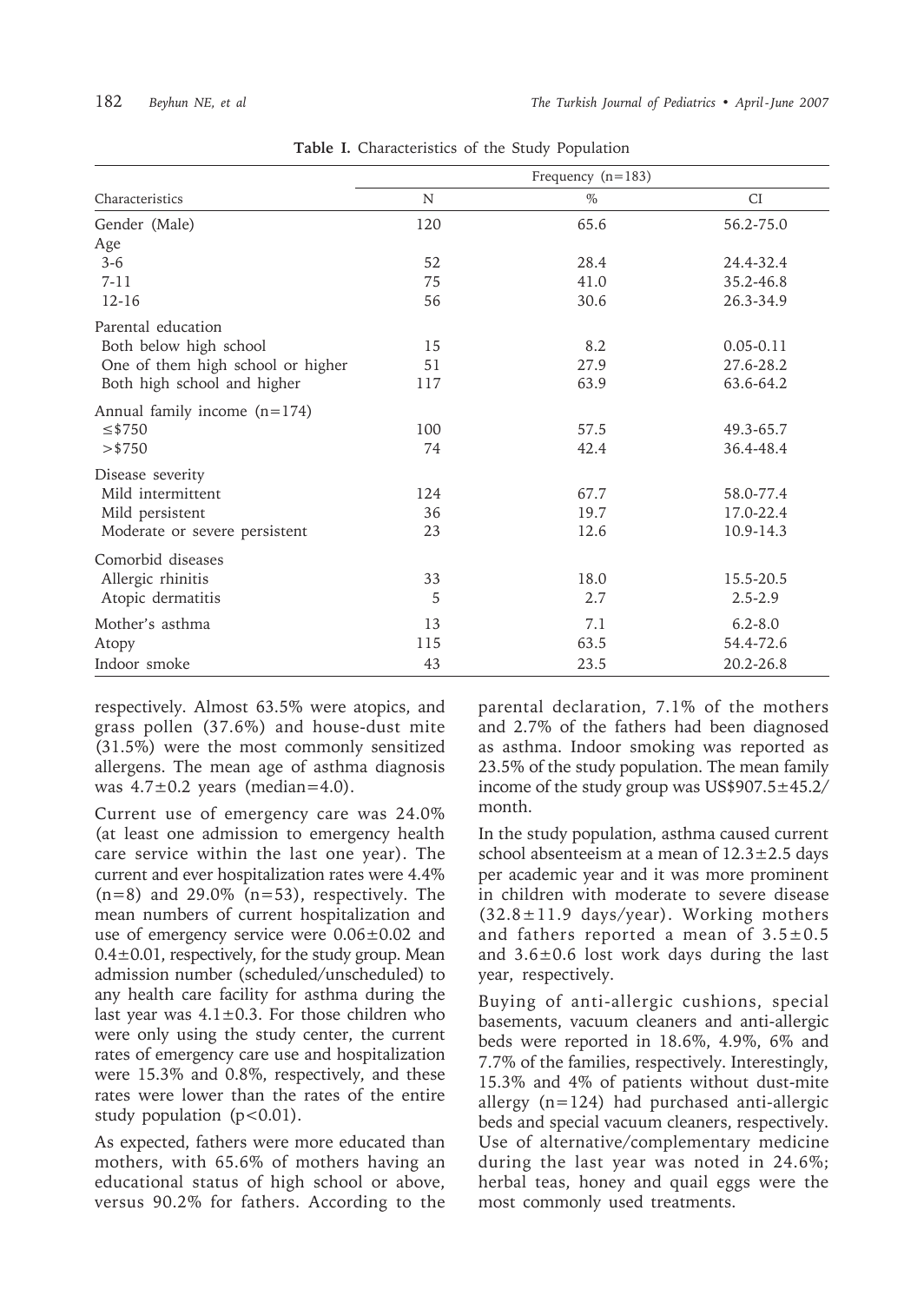### *Direct Costs*

Direct costs are summarized in Table II; mean annual total cost per patient was US\$991.7 ±73.2 (median= 688.8).

### *a) Direct Medical Costs*

The largest proportion of the direct costs was due to outpatient clinic costs (48.5%), and the mean total cost of one visit in an outpatient clinic was US\$120.2 $\pm$ 5.6. The majority (75.8%) of outpatient costs were due to laboratory examinations such as pulmonary function tests (44.0%) and skin prick test (34.0%), and almost 20% of the outpatient clinic costs belonged to the physician's cost. The emergency visit costs were only 2.8% of the total costs and mean emergency cost per one admission was US\$72.0  $\pm$ 5.8. The costs for patients who admitted only to the study clinic (outpatient and/or emergency) was US\$666.3 $\pm$ 45.5, and this was lower than the mean cost of the whole group  $(p<0.05)$ .

Of the study population, 73.8% and 69.9% reported current use of short-acting ß2 agonists and preventive drugs [inhaled corticosteroid (ICS), leukotriene receptor antagonists (LTRA), beta-2/ICS combination], respectively. Of

patients who did not report current use of preventive drug, 83.6% had an asthma severity of mild-intermittent. The cost of preventive drugs accounted for 15.2% of the total costs.

More than one-third of patients (37.2%) had been vaccinated for influenza during the last year, accounting for a mean cost of US\$12.3±0.3 per patient (mean cost per vaccinated patients). The total costs of medical equipment like nebulizers, spacers and peak flow meters accounted for US\$5.7 $\pm$ 1.2 per patient for the whole study group.

In the study group, seven patients had firsttime diagnosis of asthma, and the mean cost of this diagnostic work-up was US\$198.5±28.8, suggesting that cost of diagnostic work-up is more than that of routine follow-up or unscheduled or emergency visits  $(p<0.01$  for each).

Eight patients had been hospitalized within the last year, and the mean hospitalization cost per patient was  $US$955.5±16.5$ , of which laboratory examinations accounted for 70.1% of total hospitalization costs (US\$670.4±130.5). From the eight patients hospitalized within the last year, two had mild-intermittent, two mild-persistent, and four moderate to severe persistent asthma.

|                                                 | Annual Costs (US\$) Per Patient |                |        |         |  |  |
|-------------------------------------------------|---------------------------------|----------------|--------|---------|--|--|
| Source of cost                                  | $Mean \pm SEM$                  | Range          | Median | % Total |  |  |
| Medical costs                                   |                                 |                |        |         |  |  |
| Outpatient clinic visits                        | $481.5 \pm 42.7$                | 9.5-5843.4     | 320.8  | 48.5    |  |  |
| Emergency visits*                               | $118.6 \pm 11.4$                | 16.9-359.9     | 76.9   | 2.8     |  |  |
| Hospitalization**                               | $955.5 \pm 16.5$                | 372.6-2097.9   | 693.3  | 4.2     |  |  |
| Medication                                      |                                 |                |        |         |  |  |
| Short-acting ß2-agonists                        | $28.1 \pm 3.6$                  | $0.0 - 406.0$  | 12.9   | 2.8     |  |  |
| Preventive drugs                                | $150.7 \pm 17.2$                | $0-1351.6$     | 53.6   | 15.2    |  |  |
| Antihistamines                                  | $7.1 \pm 1.0$                   | $0.0 - 113.2$  | 0.0    | 0.8     |  |  |
| Oral- <i>i.v.</i> corticosteroids               | $0.3 \pm 0.1$                   | $0-27.7$       | 0.0    | 0.1     |  |  |
| Nasal corticosteroids                           | $8.3 \pm 1.2$                   | 0.110.4        | 0.0    | 0.9     |  |  |
| Influenza vaccination                           | $4.5 \pm 0.4$                   | $0.0 - 22.9$   | 0.0    | 0.5     |  |  |
| Medical equipment                               | $5.7 \pm 1.2$                   | $0.0 - 108.0$  | 0.0    | 0.6     |  |  |
| Alternative/complementary therapy               | $16.1 \pm 4.4$                  | $0.0 - 529.4$  | 0.0    | 1.7     |  |  |
| Non-medical costs                               |                                 |                |        |         |  |  |
| Transportation                                  | $87.7 \pm 7.5$                  | $0.0 - 458.8$  | 58.8   | 8.8     |  |  |
| Home care                                       | $46.7 \pm 21.5$                 | 0.0-3088.2     | 0.0    | 4.7     |  |  |
| Household fixings and allergen control measures | $62.0 \pm 14.7$                 | $0.0 - 1323.5$ | 0.0    | 6.2     |  |  |
| Hotel costs                                     | $21.9 \pm 4.5$                  | $0.0 - 441.1$  | 0.0    | 2.2     |  |  |
| Total                                           | $991.7 \pm 73.2$                | 89.4-8724.7    | 688.8  | 100.0   |  |  |

Table II. Direct Annual Costs Caused by Asthma Per Patient (n=183)

\* Mean cost of an emergency visit (n=44).

\*\* Mean cost of a hospitalization (n=8).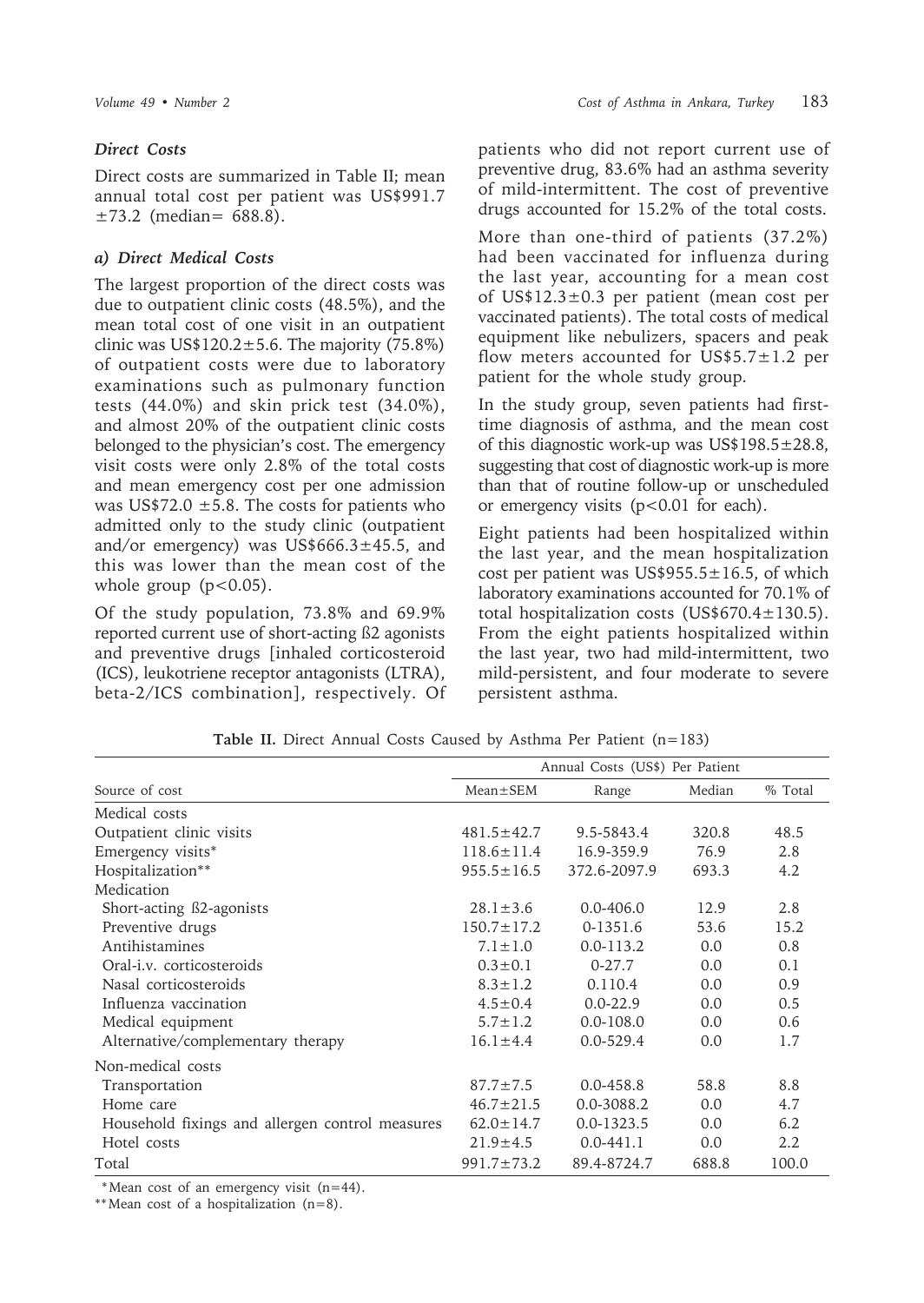### *b) Direct Non-medical Costs*

Of the study group, only 43.2% lived in Ankara, where the clinic is located. The remaining 56.8% of the patients were living in other cities of Turkey, resulting in a mean transportation cost of US\$150.2±9.5 per patient annually. Although in 10.5% of the patients, there were pediatric allergists in the city in which they lived, they reported a preference to be treated in the study clinic as it is the one of the most experienced in the country. Taken together, 11.4% of the mean total costs were due to transportation. Hotel costs of patients and parents/caregivers during the time of therapy and examinations were US\$37.8 $\pm$ 7.6 per patient annually. Six families

(3.2% of whole group) employed a regular housekeeper within the last year to take care of the asthma patient. The costs of special home care (keeping a regular housekeeper) for this group and the whole study population were US\$1424.6±348.8 and 46.7±21.5 per patient, respectively. Cost of household fixings and allergen control measures within the last year was  $US$62.0±14.7$  per patient in the study group.

### *Determinants of Direct Costs*

Univariate analysis of potential variables for the total cost of asthma and the effect of disease severity on the total direct costs are summarized in Tables III and IV. According

| <b>Table III.</b> Univariate Analysis of the Variables for the Direct Cost of Asthma |
|--------------------------------------------------------------------------------------|
|--------------------------------------------------------------------------------------|

| Determinants                                            | N   | $Mean \pm SEM$ (US\$) | $\mathbf{P}$ | <b>CI</b>          |
|---------------------------------------------------------|-----|-----------------------|--------------|--------------------|
| Gender                                                  |     |                       | 0.95         | $-295.4 - 314.4$   |
| Male                                                    | 120 | $994.9 \pm 82.1$      |              |                    |
| Female                                                  | 63  | $985.5 \pm 145.1$     |              |                    |
| Age                                                     |     |                       | 0.04         | $4.5 - 626.4$      |
| $3 - 12$                                                | 127 | $1088.2 \pm 98.2$     |              |                    |
| >12                                                     | 56  | $772.7 \pm 80.8$      |              |                    |
| Parental education                                      |     |                       | 0.34         | $-155.9 - 445.9$   |
| One of them below high school                           | 66  | $1084.4 \pm 147.9$    |              |                    |
| Both of them high school or higher                      | 117 | $939.4 \pm 78.5$      |              |                    |
| Comorbid allergic disease                               |     |                       | 0.13         | $-73.3 - 540.1$    |
| Yes                                                     | 60  | $834.8 \pm 85.6$      |              |                    |
| N <sub>o</sub>                                          | 123 | $1068.2 \pm 100.1$    |              |                    |
| Asthmatic mother                                        |     |                       | 0.38         | $-1141.4 - 26.5$   |
| Yes                                                     | 13  | $1354.2 \pm 640.7$    |              |                    |
| N <sub>o</sub>                                          | 170 | $950.2 \pm 61.9$      |              |                    |
| Atopic                                                  |     |                       | 0.69         | $-243.4 - 364.4$   |
| Yes                                                     | 115 | $973.7 \pm 103.3$     |              |                    |
| No                                                      | 66  | $1034.2 \pm 94.2$     |              |                    |
| Exercise symptoms                                       |     |                       | < 0.01       | $-686.1 - -139.6$  |
| Yes                                                     | 98  | $1183.5 \pm 120.3$    |              |                    |
| N <sub>o</sub>                                          | 85  | $770.6 \pm 68.1$      |              |                    |
| Nocturnal symptoms                                      |     |                       | 0.12         | $-788.1 - 98.1$    |
| Yes                                                     | 49  | $1244.3 \pm 212.4$    |              |                    |
| $\rm No$                                                | 134 | $899.3 \pm 61.8$      |              |                    |
| Self-reported burden of asthma                          |     |                       | 0.01         | $-667.7 - -88.9$   |
| N <sub>o</sub>                                          | 94  | $807.7 \pm 68.9$      |              |                    |
| Yes (mild $-$ severe)                                   | 89  | $1186.0 \pm 129.0$    |              |                    |
| Exposure to indoor smoke                                |     |                       | 0.87         | $-368.6 - 314.6$   |
| Yes                                                     | 43  | $1012.3 \pm 213.0$    |              |                    |
| N <sub>o</sub>                                          | 140 | $985.3 \pm 70.4$      |              |                    |
| Influenza vaccination                                   |     |                       | 0.07         | $-24.9 - 498.0$    |
| Yes                                                     | 68  | $843.0 \pm 79.5$      |              |                    |
| N <sub>o</sub>                                          | 115 | $1079.6 \pm 106.0$    |              |                    |
| Current use of short-acting B2 agonist                  |     |                       | < 0.01       | $-683.6 - 211.7$   |
| Yes                                                     | 135 | $1109.1 \pm 93.7$     |              |                    |
| N <sub>o</sub>                                          | 48  | $661.4 \pm 74.0$      |              |                    |
| Current use of preventive drugs                         |     |                       | < 0.01       | $-791.6 - -326.6$  |
| Yes                                                     | 128 | $1159.7 \pm 97.1$     |              |                    |
| N <sub>o</sub>                                          | 55  | $600.6 \pm 66.7$      |              |                    |
| Disease severity                                        |     |                       | < 0.01       | $-1197.2 - -463.7$ |
| Intermittent                                            | 124 | $723.9 \pm 54.6$      |              |                    |
| Persistent                                              | 59  | $1554.4 \pm 175.5$    |              |                    |
| Current use of emergency service and/or hospitalization |     |                       | < 0.01       | $-1115.9 - 236.7$  |
| No                                                      | 137 | $821.7 \pm 61.8$      |              |                    |
| Yes                                                     | 46  | $1498.0 \pm 210.2$    |              |                    |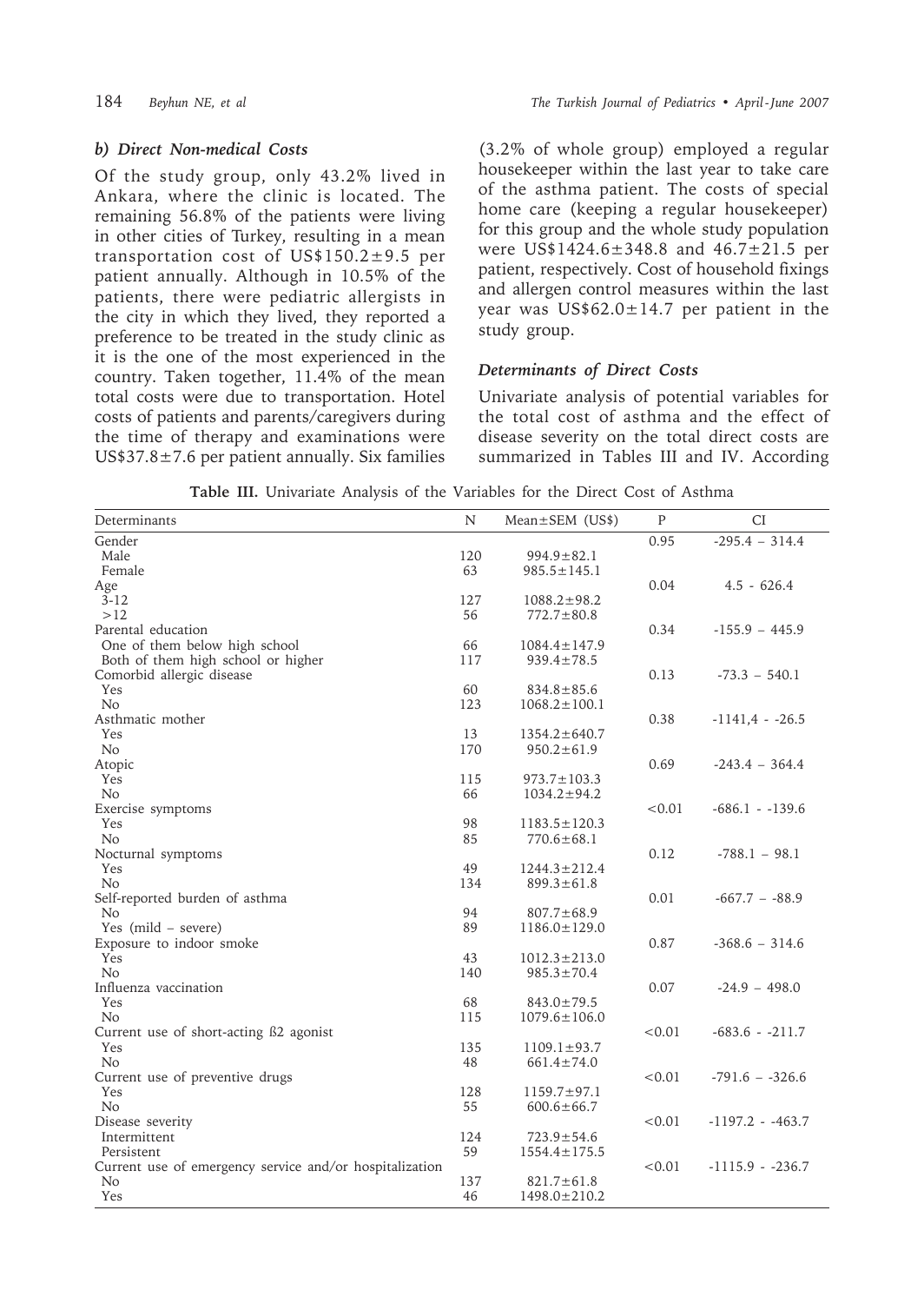|                   | Intermittent asthma |        | Persistent asthma  |        |        |                    |
|-------------------|---------------------|--------|--------------------|--------|--------|--------------------|
|                   | $Mean \pm SEM$      | %Total | $Mean \pm SEM$     | %Total | P      | СI                 |
| Outpatient        | $357.0 \pm 28.5$    | 49.3   | $743.3 \pm 111.5$  | 47.8   | < 0.01 | $-616.2 - 156.2$   |
| Emergency*        | $106.0 \pm 14.4$    | 2.7    | $132.5 \pm 18.0$   | 3.0    | < 0.01 | $-50.2 - -4.8$     |
| Hospitalization** | $1395.6 \pm 702.3$  | 3.1    | $808.8 \pm 142.1$  | 5.2    | > 0.05 | $-137.3 - 17.8$    |
| Medication ***    | $141.1 \pm 16.1$    | 19.4   | $307.6 \pm 45.3$   | 19.7   | < 0.01 | $-262.4 - 70.6$    |
| Total             | $723.9 \pm 54.6$    | 100.0  | $1554.4 \pm 175.5$ | 100.0  | < 0.01 | $-1197.2 - -463.7$ |

**Table IV.** Types of Costs Acording to Disease Severity

 \* The descriptive statistics of emergency costs of the patients who admitted to emergency services within the previous 1 year (n=44).

\*\* The descriptive statistics of hospitalization costs of the patients hospitalized within the previous 1 year (n=8).

\*\*\* Total annual costs of short-acting ß2 agonists, preventive drugs, and nasal, oral and i.v. corticosteroids and antihistamines.

to the univariate analysis, gender, another allergic disease, asthmatic mother, being atopic, nocturnal symptoms, exposure to indoor smoke, influenza vaccination, hospitalization, use of emergency care and parental education were not predictive of total cost of asthma, whereas age, composite index for current use of emergency care and/or hospitalization, current use of preventive drugs, exercise-induced symptoms, self-reported burden of asthma, current use of short-acting ß2 agonists and disease severity were predictive of total costs. Patients aged between 3-11 years had higher costs than patients aged 12 and older (mean difference=US\$315.5±127.2, p<0.05). Furthermore, the costs of preventive drugs (ICS, LTRA and beta-2/ICS combination) were more prominent for persistent asthmatics (mean difference=US\$134.8±42.7,  $p < 0.01$ ). Outpatient, emergency and medications costs of persistent asthmatics were higher than those of intermittent asthmatics. Furthermore, persistent asthmatics had higher total direct costs per patient than intermittent asthmatics (mean difference=  $US$676.3 \pm 219.1, p<0.01$ ).

As shown in Table V, the multivariate analysis indicated that the determinants of direct costs of childhood asthma were disease severity, current use of preventive drugs and current use of emergency sevice and/or current hospitalization. Current use of preventive drugs, having a current use of emergency service and/or current hospitalization and having persistent asthma were found to increase the costs by  $3.1$  ( $p < 0.01$ ,  $CI=1.4-6.5$ , 2.6 ( $p<0.02$ ,  $CI=1.2-6.0$ ) and 4.3  $(p<0.01, CI=2.0-9.2)$  times, respectively.

### **Discussion**

This unique study attempted to investigate for the first time the cost of pediatric asthma in Turkey and showed that the mean total annual cost of pediatric asthma is almost US\$1,000, which accounts for 12% of the yearly income of a family. The majority of the yearly cost comes from outpatient costs (48.5%); any hospitalization causes an additional cost nearly equal to the yearly cost (US\$955.5 $\pm$ 16.5). The predictors of costs of childhood asthma appeared to be disease severity, current use

**Table V.** Binary Logistic Regression Analysis of Total Direct Costs of Childhood Asthma

| Model                                                           | <b>OR</b>   | P      | CI          |
|-----------------------------------------------------------------|-------------|--------|-------------|
| Disease severity                                                |             |        |             |
| Intermittent                                                    | $1.0$ (Ref) |        |             |
| Persitent                                                       | 4.3         | < 0.01 | $2.0 - 9.2$ |
| Current use of any preventive drug                              |             |        |             |
| N <sub>o</sub>                                                  | $1.0$ (Ref) |        |             |
| Yes                                                             | 3.1         | < 0.01 | $1.4 - 6.5$ |
| Current use of emergency service and/or current hospitalization |             |        |             |
| No                                                              | $1.0$ (Ref) |        |             |
| Yes                                                             | 2.6         | < 0.02 | 1.2-6.0     |

Model: Adjusted for age, presence of asthmatic mother, nocturnal symptoms, comorbid allergic disease, self-reported burden of asthma and influenza vaccination.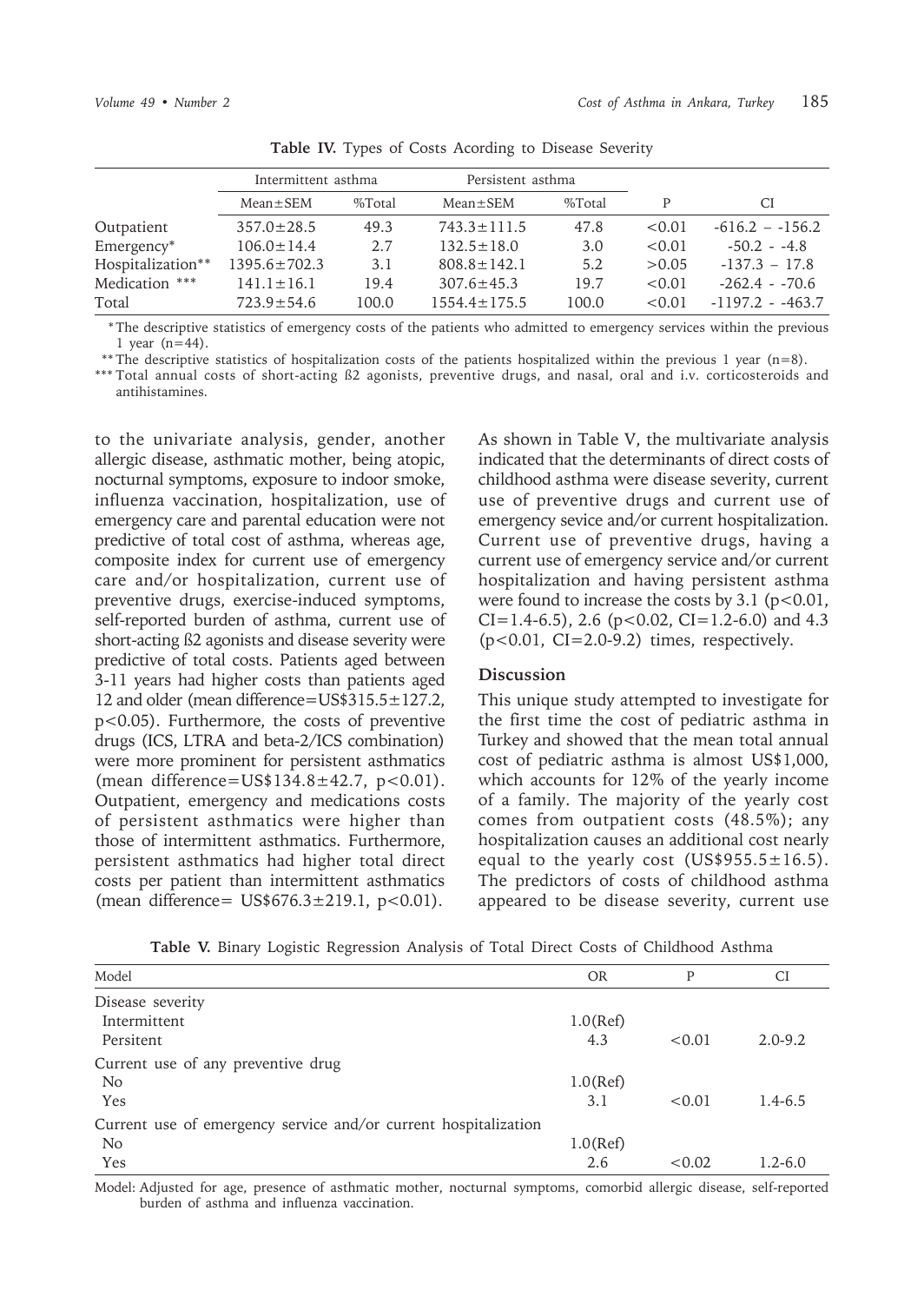of preventive drug and having current use of emergency care and/or current hospitalization. These findings provide insights into the cost of pediatric asthma and may hopefully direct policy decisions towards a better management of the disease.

According to our current understanding, the rate of asthma increases as communities adapt to western lifestyles. Worlwide, the prevalence of pediatric asthma differs between countries from 1.5% to 20.0%. Particularly, in western countries such as the United Kingdom, the United States and Australia, the prevalence of childhood asthma reaches 20%12,14, whereas in Asian countries it varies between 1.5% and 6.2%3. Turkey has an asthma prevalence of 7.0% in schoolchildren<sup>21</sup>. As one of the most common chronic diseases in childhood, asthma causes an important economic burden for families, the health system and the community. Knowledge of its magnitude and determinants is critical for development of management strategies. The economic evaluation of the disease can provide insights into how health care resources are distributed and can lay the basis for further policy decisions<sup>22</sup>. In the studies conducted in Canada and the United States, it has been shown that the mean total direct costs were US\$504 and US\$2697 per year, respectively, suggesting a large variation in asthma-related cost values between countries due to the differences in the treatment of the disease, unit cost values of expenditures at inpatient and outpatient care facilities, and the items constituting the indirect cost. The mean annual cost achieved in this study is somehow between these two, at a value of US\$991.7 $\pm$ 73.2. In a recent trial, mean annual direct medical costs of adult asthma was demostrated to be US\$1,465.7±111.8 per capita in Turkey<sup>23</sup>, suggesting more significant economical burden of asthma in adults compared to children. However, further comparative trials are required to delineate a definitive conclusion for the difference between age groups.

Besides preventing asthma-related deaths, reducing the number of asthma-related hospitalizations and emergency care requirements are well-established primary goals of asthma guidelines. Expenses of hospitalization and emergency care comprise the major fraction of asthma-related cost in many countries<sup>5,15,18</sup>. In our study population, current hospitalization

was not predictive of the cost of asthma nor was current use of emergency care. There are a number of potential reasons for this lack of association. However, by using a composite index for both hospitalization and emergency care, we demonstrated that they predict the cost of the disease. During recent decades, through effective use of preventive (anti-inflammatory) drugs in persistent asthma, hospitalization rates seemed to have decreased due to adequate control of the disease<sup>9,10</sup>. For instance, hospitalization rates for asthmatics in the United States declined from 16% to 8% between 1980 and 1994. The hospitalization rate was 22% in a study conducted in Brazil, Mexico and Argentina2. In our study group, the hospitalization rate was 4.4% for the recent year and we believe that this low rate explains why hospitalization alone does not predict the cost. Although emergency care use was frequent (24.4%), it was also not predictive of the cost and a potential reason may be the low cost of emergency visits. One of the most probable reasons for frequent emergency care use is the ease of using emergency care in our country; there is also a common sense in the use of emergency service instead of an unscheduled visit. As a consequence, by using a composite index for both of hospitalization and emergency care, we demonstrated that they predict the cost of the disease and that both reflect inadequately controlled disease. In recent years, medication costs have emerged as the largest component of the direct cost of asthma. In line with the declining trend in hospitalizations, the proportion of hospitalization costs to total direct medical costs also declined. In our study population, hospitalization costs were 4.2% of total direct costs. These values are lower than previous findings of 15%, 20.5% and 13.1% in the United States, Canada and Australia, respectively5,13,18.

There are clearly some limitations to this study and the results obtained therein. First, our clinic is a referral university center and functions as a tertiary allergy clinic as documented by the frequent use of laboratory settings. The outpatient visits have a cost comparable to that of emergency visits because of the frequent use of laboratories, such as for lung function and skin tests, which may lead to an increased cost of asthma. However, the low rate of current hospitalization reduces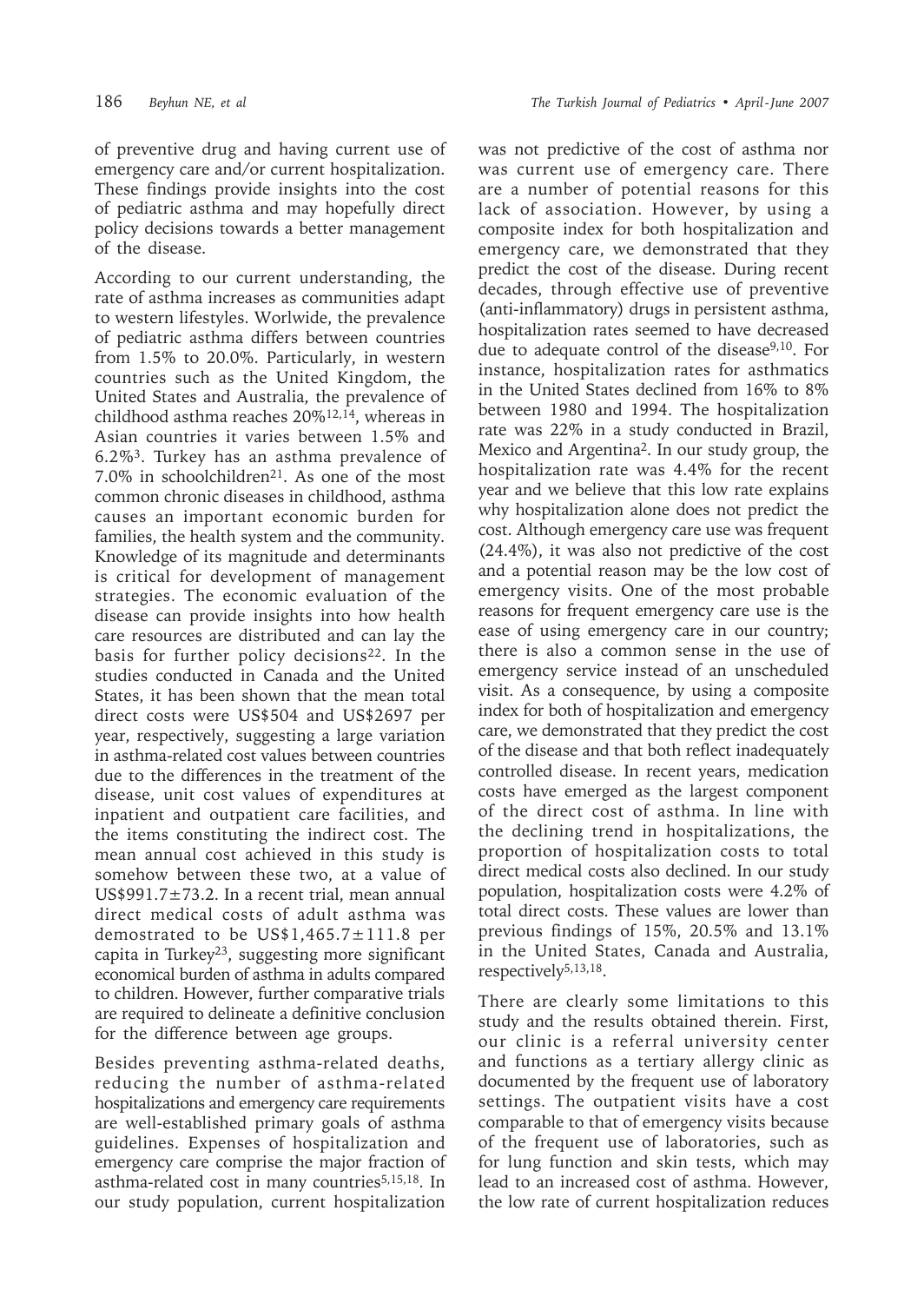the cost of asthma, and we believe that the better quality of the health care, as evidenced by reduced hospitalizations, might at least balance the increased costs of outpatient visits to the tertiary health service. The documented cost of asthma, though it does not reflect the current status in the country, provides the first objective data regarding potential costs. Because of the potential for lower quality of health care in rural areas, a higher cost may be expected for the whole country. Another potential bias in the study arises because of adjustments we made for some cost data. As was indicated previously, some of the costs were unavailable and were therefore extrapolated from the mean costs of available data. This increases the likelihood that the prices and the costs of our clinic significantly affected the total cost. Our center is a reference clinic and the costs of laboratory examinations might be more expensive than in other health care facilities in the country.

There have been two types of studies investigating the economic burden of asthma: populationbased sampling frames which provide estimates for nations and entire regions, and studies like ours using clinical-based sampling frames<sup>5,24</sup>. Each study environment has its own intrinsic strengths and limitations<sup>1,7</sup>. The clinical- based studies of cost of childhood asthma have more diagnostic certainty on disease severity, which has a great impact on the cost of asthma<sup>1,5,25</sup>. One of the limitations of our study was the lack of indirect costs. We did not assign a monetary value to lost work days and lost productivity of the parents/caregivers. In Turkey, workers do not forfeit their daily income when they cannot go to work in spite of loss in national production. In our study as well, none of the parents/caregivers loss their daily income. Employers are quite tolerant towards their employees who are unable to work due to their children's illnesses. Thus, traditional behavior trends may affect the costs of asthma, as observed in Turkey.

In multivariate analysis, we documented that disease severity and use of preventive drugs were two other predictive factors for the cost of asthma in our study population. Medication cost constituted almost 15% of total cost of asthma and this figure is similar to previous studies, which have reported that drug costs account for 6.1–22.3% and 50% of the total direct cost of asthma, respectively<sup>5,18</sup>. A reasonable explanation for this relationship could be the higher prices of the newer asthma drugs such as long-acting inhaled ß2-agonists and leukotriene modifiers compared with the previously used theophylline and inhaled corticosteroids. The adequate control of the disease plays the key role in decreasing the total direct costs, although it increases the costs of medication and outpatient visits. Our findings also denote that the overall cost of asthma was correlated with the severity of asthma. Though persistent asthma patients constituted the minority of the study group, its total annual cost was two-fold that of intermittent asthmatics. These findings are in line with literature data, and as expected, total cost of asthma and cost of preventive drugs increase with increasing severity. Furthermore, these findings may suggest that intervention strategies targeting persistent asthma patients are required to decrease the cost of the disease.

Although asthma care in most patients should be performed in the primary care settings by local physicians, the majority of our patients (56.8%) came from other cities of the country, which contributed transportation costs of 8.8% of the total costs for the study group. In Turkey, perception among the general population is that asthma is an unfavorable disease which may lead to severe disablement. As a result, parents tend to prefer to treat their children in the most experienced clinics. As a consequence, most of our patients are intermittent patients, and this causes additional costs like transportation and hotel costs. Although use of alternative/ complementary therapies is popular in Turkey and in our study population, the contribution of this type of cost per patient was low, at 2.1%. In a previous study, we have shown that the major predictors for the use of alternative/ complementary therapies are low asthma control, i.e. unmet expectations; advise of relatives and friends are the major source of this worldwide trend26-29.

In conclusion, this study provides valuable information about the determinants of the direct costs of childhood asthma and may serve as a baseline for further studies and trends over time. The outpatient and medication costs were predominant among the direct costs of childhood asthma in the study population. Adequate